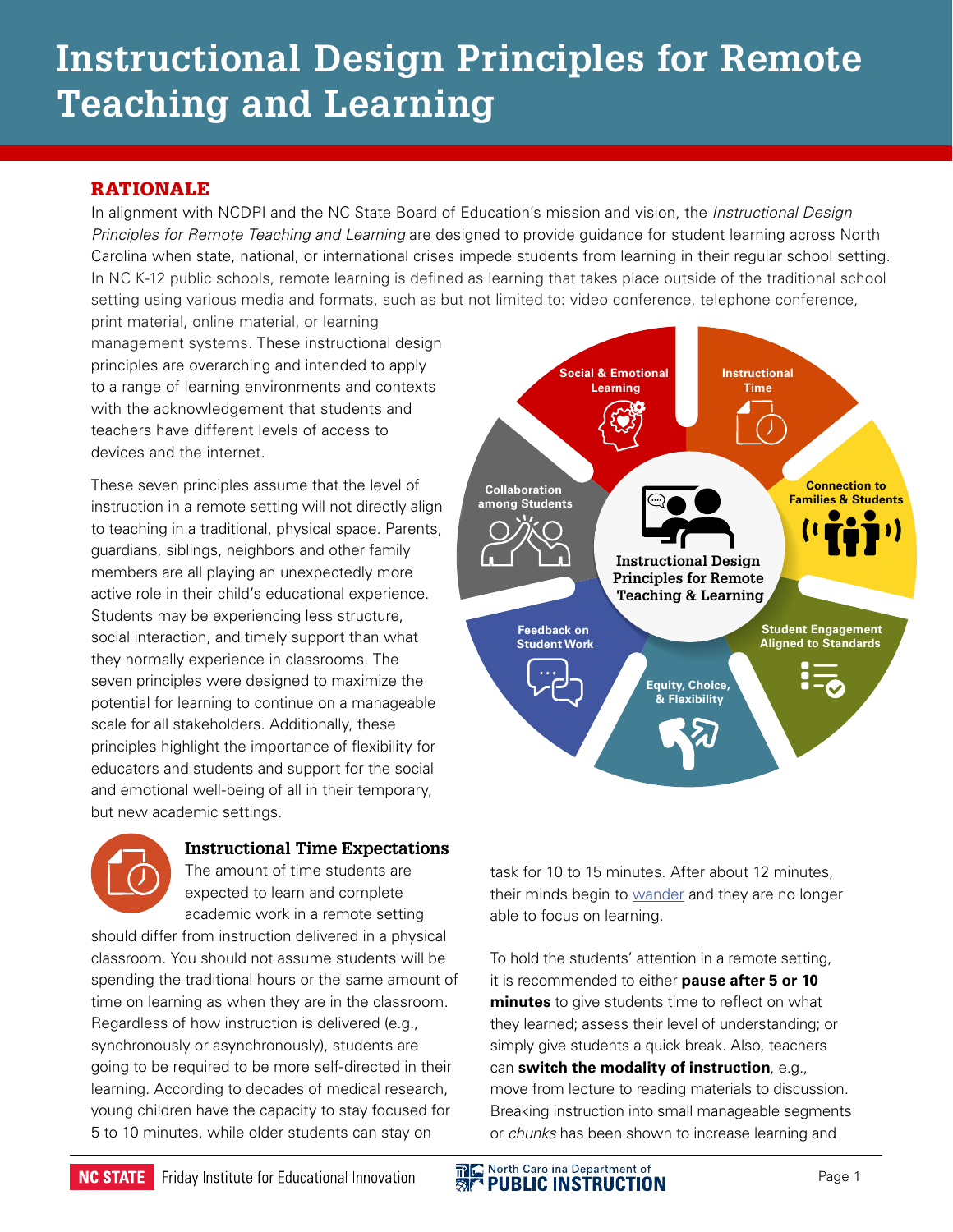engagement. If instruction is being delivered with limited The total time students spend in a remote learning or no technology, educators can provide students with a schedule that is chunked with breaks and quick formative assessments embedded throughout.

environment per day depends on the age of the student. Various models have been put forth by states and districts across the nation: [Kansas](https://www.ksde.org/Portals/0/Communications/Continuous%20Learning%20Documents/Continuous%20Learning%20Task%20Force%20Guidance.pdf?ver=2020-03-31-120422-870) and [Lexington Public Schools \(MA\)](https://docs.google.com/document/d/1Kdkbc-JepwzjEx0m7v4XmvB0G248jS4Q9X__6MN0HRU/preview#bookmark=id.25iu8rs3exd9).



*Understanding students' attention span is essential for setting instructional time expectations for teachers, students and families.*

# **Connection and Communication with Families and Students**



Schools are often the hub of our communities and play a significant role in their students' and families' lives,

including and beyond academics. In transitioning to remote learning, providing regular and predictable opportunities for families and students to connect with their teachers and schools is key. These connections should be short and simple and provide support for individuals and the community overall. It is helpful to put a consistent means in place, so that students and families can depend on, and look forward to outreach and connection on a regular basis. Some replicable examples from NC schools include:

- **•** Share morning or weekly school-wide videos from the principal or staff members or students on a rotating basis. This could be a new version of the school news program, a Monday Kick-off, or Friday Wrap-up.
- **•** Host Morning Meeting, Read Alouds, or Advisory Periods streamed and/or by video to provide consistency and familiarity in the remote setting.
- **•** Publish a weekly Family Guide that helps students and families know what went well (highlight student and teacher examples, videos, or pictures ) and what to expect the following week. The Family Guide provides current information in one place for access for families and students.
- **•** Host office hours with teachers, specialists, social workers, counselors, EC teachers, or nurses. This can be especially important for those services that support students across classes and grade levels.
- **•** Host virtual spirit weeks and post pictures. One school had students share pictures of studying with their pets. Another had school spirit and favorite team days.
- **•** Check-in with individual students and families by phone, video, or postcard. Knowing that an adult in their school cares about them and is checking on them is critical in this time that can feel very isolating.  $\blacksquare$

*Identifying a few consistent and predictable ways that you will connect with families and students, and to ensure that you know if a student or family is not engaging, will make a significant difference in supporting students and their families.* 

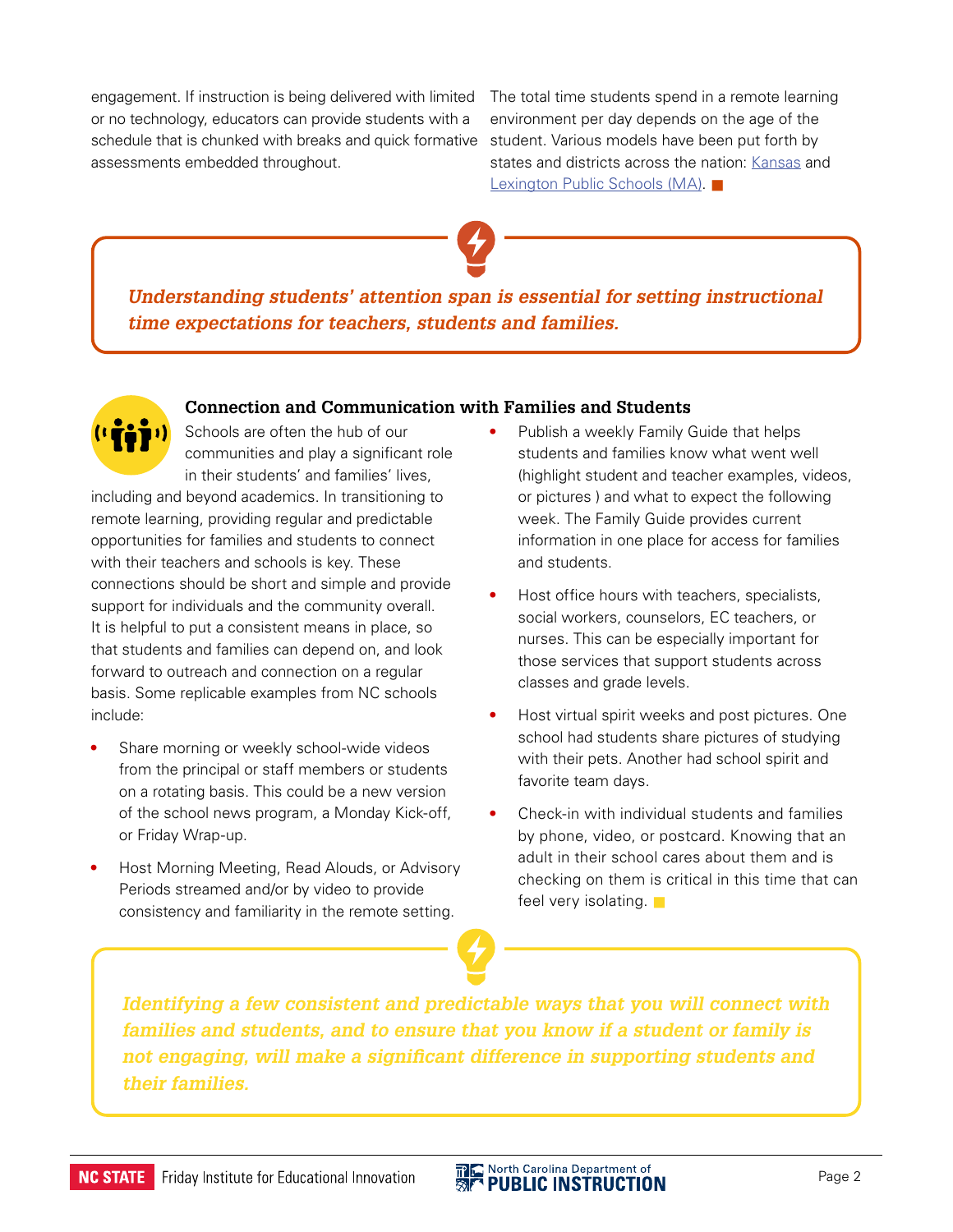

# **Student Engagement in Learning Opportunities Aligned to Standards**

Designing learning opportunities that engage students is critical to support students' academic and social and

emotional growth. These experiences must align to standards and should build upon the district's current instructional framework(s), learning science, and other research based strategies used in face-to-face settings. It is important that educators continue to design meaningful learning experiences aligned to the essential *concepts* and *skills* that students need to be successful in their respective grade levels and subject areas. However, educators will have to adapt these learning experiences to a remote setting with and/or without access to devices and the internet.

Educators should provide a recommended schedule with flexible options and assume that students will have minimal supervision or guidance. Educators should utilize many [different instructional strategies](https://sites.google.com/dpi.nc.gov/remote-learning-resources/home/instructional-resources?authuser=0) to sustain student engagement and motivation in a remote setting. Since the level of independent learning increases in a remote setting, it is more vital to provide a variety of engaging activities to maintain student enthusiasm and motivation to learn. This is the perfect time for teachers to collaborate with instructional support specialists (e.g., instructional coaches, media center coordinators, math coaches) to design standard-aligned learning opportunities that utilize the full depth and breadth of the district's effective teaching practices.  $\blacksquare$ 

*Ensuring many different opportunities for students to reach their goals will help ensure their success.*



#### **Equity, Choice, and Flexibility**

As educators design learning opportunities for students in a remote learning environment, it is important

to provide students with choice and flexibility. When possible, provide students with options in how they learn content and/or demonstrate what they have learned. This could be as simple as providing students with a choice of reading a text or listening to an audio file of the text. Additionally, students can demonstrate what they have learned by writing a short paragraph or sending the teacher a 30-second video explaining their understanding of a concept. Even further, more advanced options could include providing students with [choice boards](https://www.smore.com/z12ay-tic-tac-toe-choice-boards-menus) or [project](https://www.pblworks.org/what-is-pbl)[based learning](https://www.pblworks.org/what-is-pbl). All of these options are dependent on how students were accustomed to learning prior to this transition and the educators familiarity and training on various instructional strategies.

It is especially important for educators to design instruction with choice and flexibility when considering student populations that typically have additional support while in school, e.g., English Learners, Exceptional Children, Academically/Intellectually Gifted, and students who receive free or reduced lunch. Instruction should include enough flexibility and choice to reduce instances of students feeling overwhelmed, disinterested, and/or frustrated. It is critical to keep in mind that the academic and familial worlds have just been blended together. Educators should be particularly considerate of and make adjustments for students who are experiencing new or existing family dynamics that limit their ability to access school work during prescribed hours. Some additional things to consider include additional support and time needed for students in a single-parent household, families with multiple members and limited or no devices, students with parents who are suddenly unemployed, students in areas with no/little access to broadband, households experiencing food insecurities, or students who have to supervise younger siblings.  $\blacksquare$ 

*Providing choice and flexibility can help ensure that all students have equitable access to learning in a remote setting.*

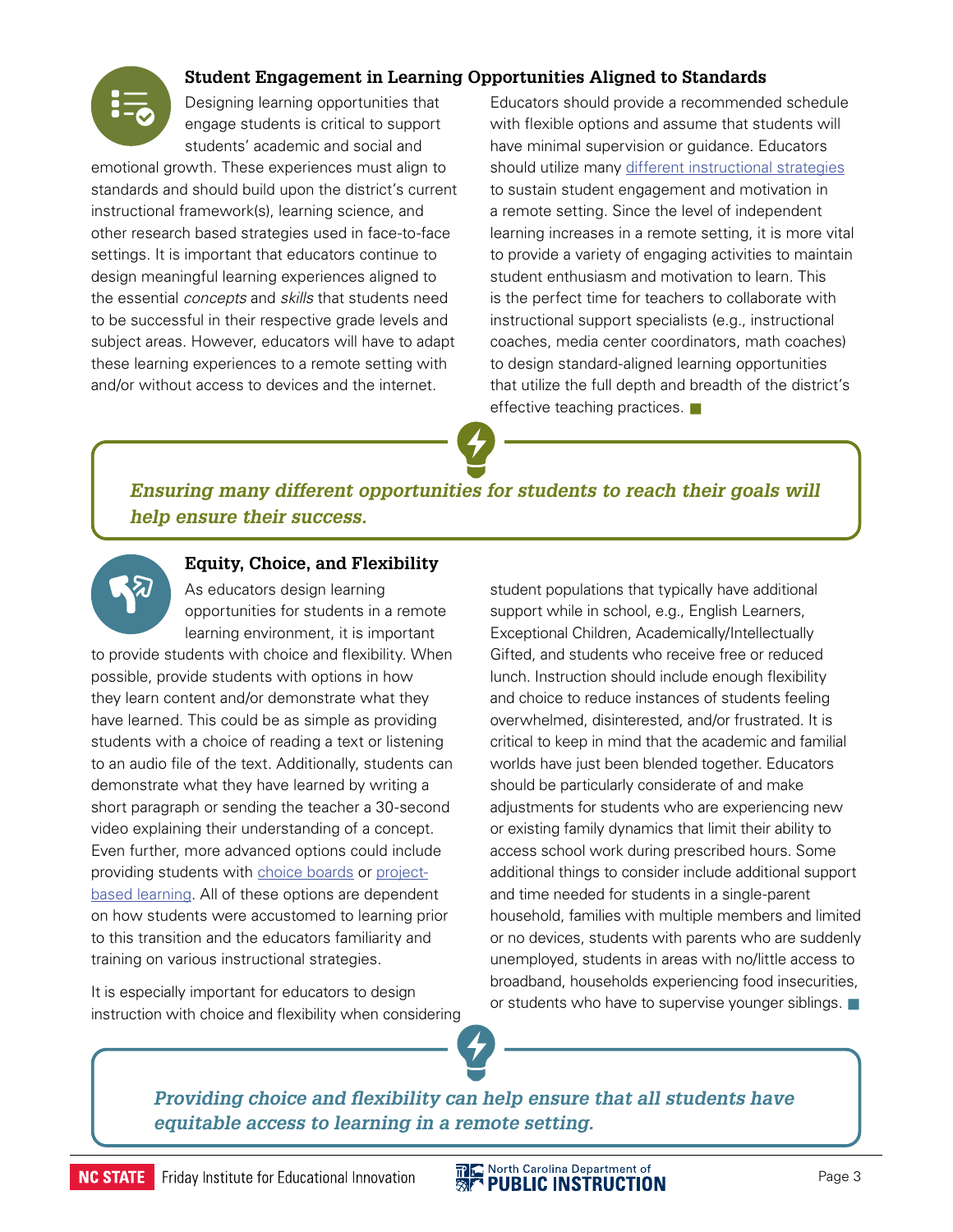

## **Collaboration among Students**

Students need social interaction, and collaborating with one another is an effective strategy for learning that also

supports the whole child. While many educators build collaboration into their face-to-face instructional strategies, this is also possible with remote learning, whether using computers or other non-digital means. Working in small groups is possible through online platforms, video calls, working on shared documents, or students calling each other. Teachers can host

online sessions for students to share how they are doing and to discuss or share ideas on what they are learning. Students can be assigned reading partners to call and share a summary of what they read or to ask each other a series of questions. They can work together virtually to build a shared presentation and post it to share with the class for feedback and comments. Teachers can host meetings with seminar type discussions.  $\blacksquare$ 

*Ensuring students are collaborating with each other multiple times each week through thoughtful, yet simple lessons is a key element for staying connected.*



## **Feedback on Student Work**

Students will be more isolated than normal and will need guidance and feedback from teachers. Feedback has

the potential to have a powerful impact on student learning and motivation, and educators will need the means to assess (even if not through graded tests) how students are progressing in their learning. Educators should ensure that they have different opportunities to interact with and review student work so that they can provide feedback and consider what the student needs next. Teachers are not expected to provide feedback on all assigned work,

but rather on *select* student work. Teachers should aim to provide feedback, formally or informally on at least a weekly basis on targeted assignments that demonstrate their understanding of core standards. To continue the academic progress of students in a remote environment, feedback to students should be [timely and specific](http://www.ascd.org/publications/educational-leadership/sept12/vol70/num01/Good-Feedback-Is-Targeted,-Specific,-Timely.aspx). This feedback may be through a presentation to the class in an online platform or a one on one discussion between the teacher and student. A teacher could provide comments and guidance directly on a writing assignment using a shared document.  $\blacksquare$ 

*Developing new methods for providing feedback to students about their understanding of content can positively impact student motivation and learning.*



## **Social and Emotional Learning (Cross-cutting, Embedded, or both)**

Addressing [social and emotional](https://casel.org/what-is-sel/)  [learning](https://casel.org/what-is-sel/) (SEL) effectively is proven to support the whole child and increase

achievement; and this is never more important than during a crisis. As schools, districts, and teachers work to provide continuity of learning for their students, SEL should be at the forefront of structures and learning opportunities. School- and class-wide

approaches that bring students together and help them see they are not alone and have support from their school community are essential. Intentionally connecting with students and families on a regular basis will be a whole school effort with teachers, teacher assistants, school counselors, social workers, administrators, and others working together. Schools can share videos and announcements in ways that